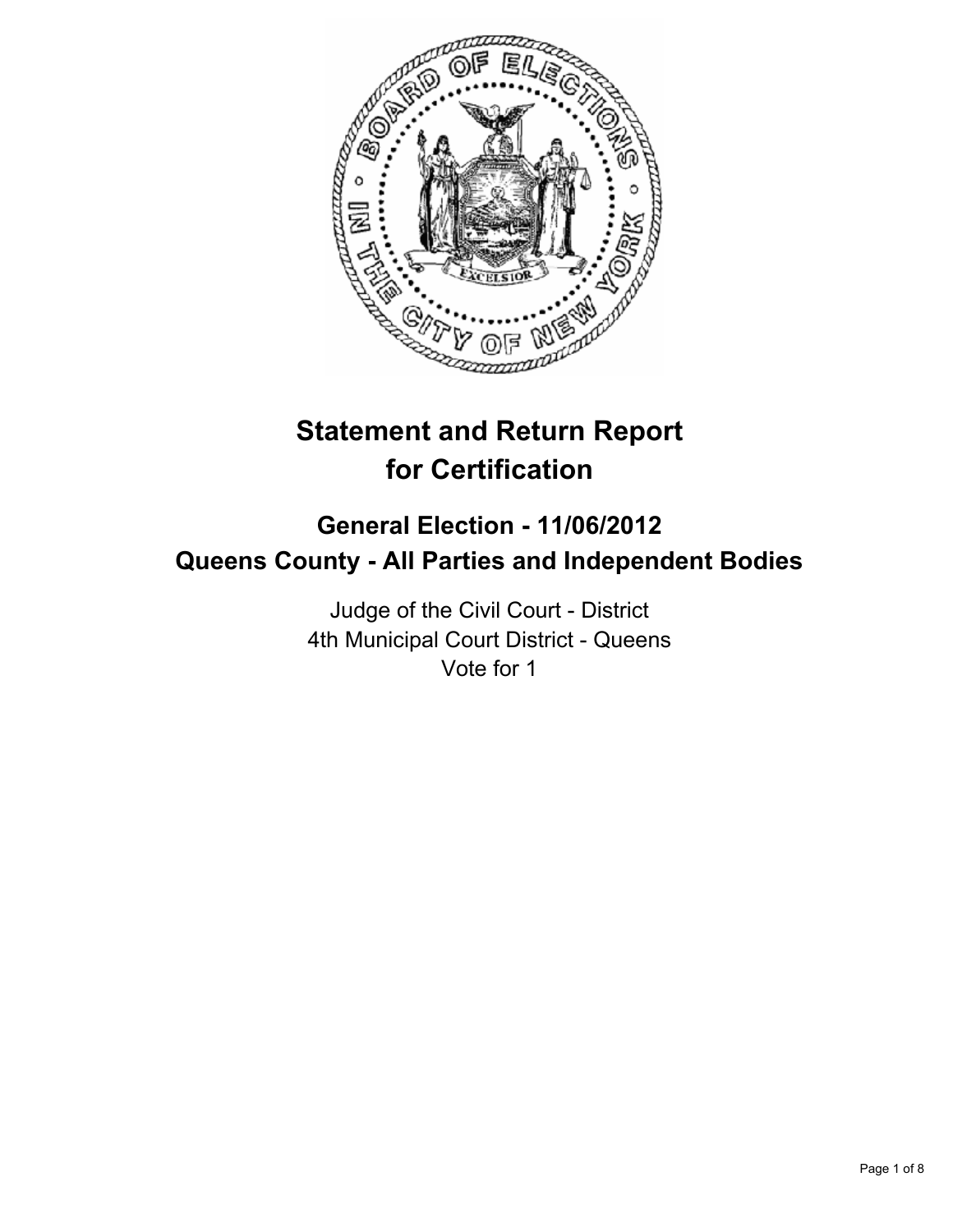

| <b>PUBLIC COUNTER</b>                                    | 19,814 |
|----------------------------------------------------------|--------|
| <b>EMERGENCY</b>                                         | 0      |
| ABSENTEE/MILITARY                                        | 781    |
| <b>FEDERAL</b>                                           | 191    |
| SPECIAL PRESIDENTIAL                                     | 0      |
| <b>AFFIDAVIT</b>                                         | 1,952  |
| <b>Total Ballots</b>                                     | 22,738 |
| Less - Inapplicable Federal/Special Presidential Ballots | (191)  |
| <b>Total Applicable Ballots</b>                          | 22,547 |
| ULYSSES B. LEVERETT (DEMOCRATIC)                         | 16,479 |
| AL SHARPTON (WRITE-IN)                                   | 1      |
| ATHANASIOS ARNIOTIS (WRITE-IN)                           | 1      |
| CHUCK NORRIS (WRITE-IN)                                  | 1      |
| DAVID SASCUA (WRITE-IN)                                  | 1      |
| <b>GEORGE LUIS ROSARIO (WRITE-IN)</b>                    | 1      |
| GERARD J. MARRA (WRITE-IN)                               | 1      |
| JOEL BLUMENFELD (WRITE-IN)                               | 1      |
| JOSEPH DUBOWSKI (WRITE-IN)                               | 1      |
| LIZ AMADEO (WRITE-IN)                                    | 1      |
| MURTUZA ALI QUAIZAR (WRITE-IN)                           | 1      |
| ROBERT PADILLO (WRITE-IN)                                | 1      |
| RON PAUL (WRITE-IN)                                      | 1      |
| STEPHEN COLBERT (WRITE-IN)                               | 1      |
| THOMAS HILLGARDNER (WRITE-IN)                            | 1      |
| UNATTRIBUTABLE WRITE-IN (WRITE-IN)                       | 11     |
| <b>Total Votes</b>                                       | 16,504 |
| Unrecorded                                               | 6,043  |
|                                                          |        |

| <b>PUBLIC COUNTER</b>                                    | 98  |
|----------------------------------------------------------|-----|
| <b>EMERGENCY</b>                                         | 0   |
| ABSENTEE/MILITARY                                        | 3   |
| <b>FEDERAL</b>                                           | 3   |
| <b>SPECIAL PRESIDENTIAL</b>                              | 0   |
| <b>AFFIDAVIT</b>                                         | 6   |
| <b>Total Ballots</b>                                     | 110 |
| Less - Inapplicable Federal/Special Presidential Ballots | (3) |
| <b>Total Applicable Ballots</b>                          | 107 |
| ULYSSES B. LEVERETT (DEMOCRATIC)                         | 76  |
|                                                          |     |
| <b>Total Votes</b>                                       | 76  |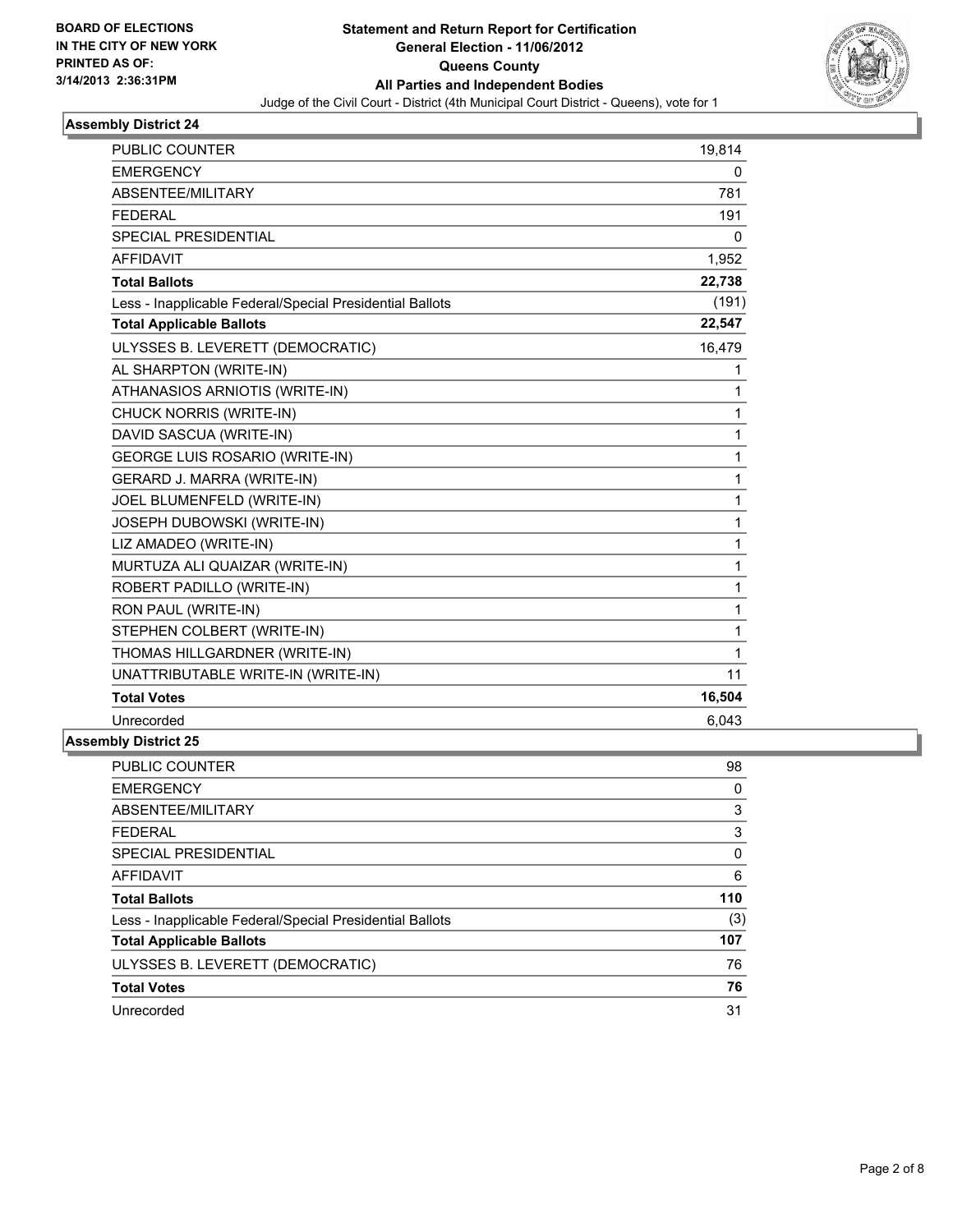

| <b>PUBLIC COUNTER</b>                                    | 918   |
|----------------------------------------------------------|-------|
| <b>EMERGENCY</b>                                         | 0     |
| ABSENTEE/MILITARY                                        | 41    |
| <b>FEDERAL</b>                                           | 3     |
| SPECIAL PRESIDENTIAL                                     | 0     |
| AFFIDAVIT                                                | 79    |
| <b>Total Ballots</b>                                     | 1,041 |
| Less - Inapplicable Federal/Special Presidential Ballots | (3)   |
| <b>Total Applicable Ballots</b>                          | 1,038 |
| ULYSSES B. LEVERETT (DEMOCRATIC)                         | 711   |
| UNATTRIBUTABLE WRITE-IN (WRITE-IN)                       |       |
| <b>Total Votes</b>                                       | 712   |
| Unrecorded                                               | 326   |

| PUBLIC COUNTER                                           | 9.072        |
|----------------------------------------------------------|--------------|
| <b>EMERGENCY</b>                                         | 1            |
| ABSENTEE/MILITARY                                        | 480          |
| <b>FEDERAL</b>                                           | 183          |
| <b>SPECIAL PRESIDENTIAL</b>                              | $\mathbf{0}$ |
| <b>AFFIDAVIT</b>                                         | 755          |
| <b>Total Ballots</b>                                     | 10,491       |
| Less - Inapplicable Federal/Special Presidential Ballots | (183)        |
| <b>Total Applicable Ballots</b>                          | 10,308       |
| ULYSSES B. LEVERETT (DEMOCRATIC)                         | 7,106        |
| ALI SIDDIQUEE (WRITE-IN)                                 | 1            |
| BILL CLINTON (WRITE-IN)                                  | 1            |
| <b>BOB MIECH (WRITE-IN)</b>                              | 1            |
| BRAD HEINTZ (WRITE-IN)                                   | 1            |
| CHRIS HEDGES (WRITE-IN)                                  | 1            |
| CULT PETERS (WRITE-IN)                                   | 1            |
| <b>GLENN BECK (WRITE-IN)</b>                             | 1            |
| PAULOMA MARTINEZ (WRITE-IN)                              | 1            |
| UNATTRIBUTABLE WRITE-IN (WRITE-IN)                       | 2            |
| ZEMAA SCHECHELR (WRITE-IN)                               | 1            |
| <b>Total Votes</b>                                       | 7,117        |
| Unrecorded                                               | 3,191        |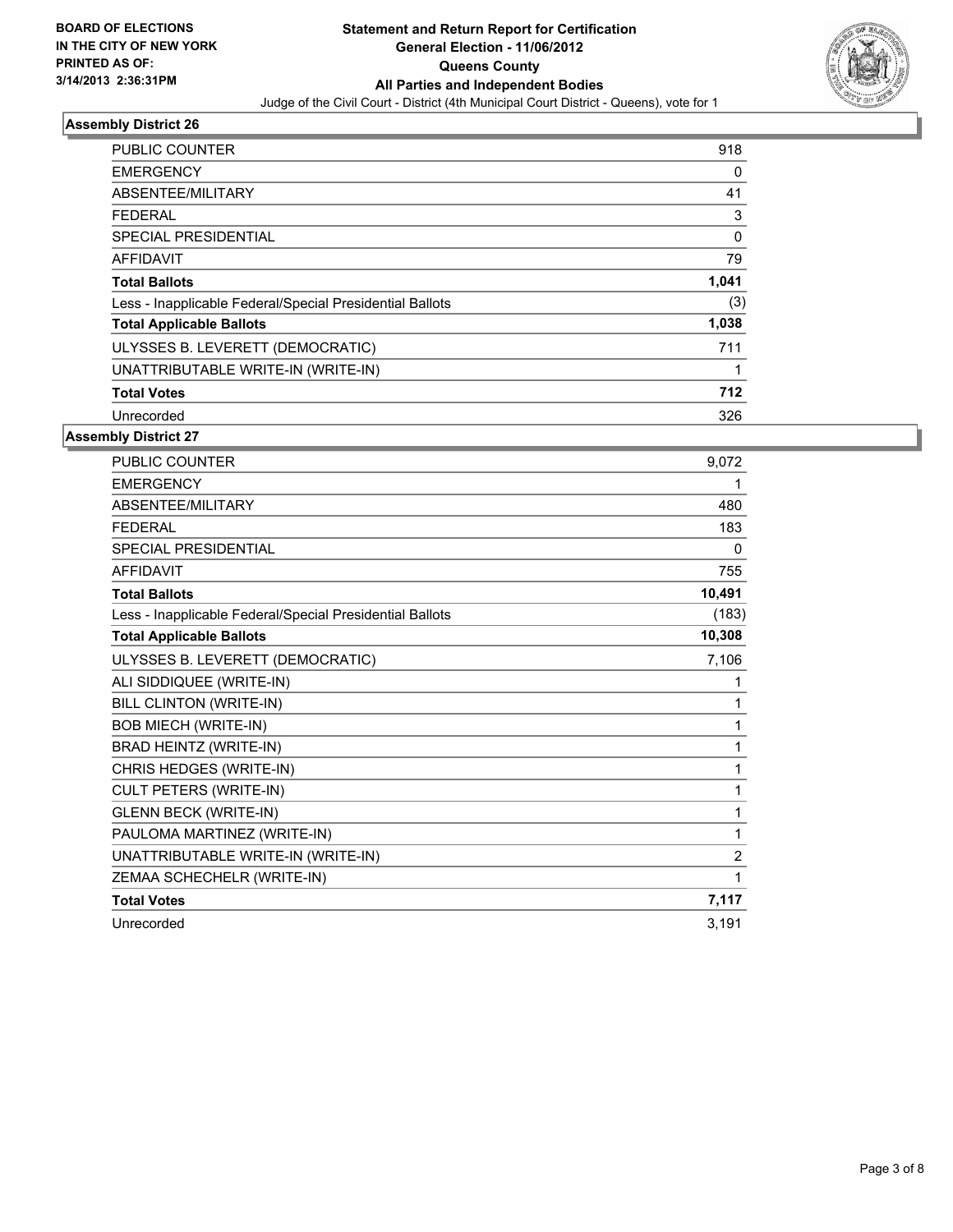

| <b>PUBLIC COUNTER</b>                                    | 10,288       |
|----------------------------------------------------------|--------------|
| <b>EMERGENCY</b>                                         | 17           |
| ABSENTEE/MILITARY                                        | 554          |
| <b>FEDERAL</b>                                           | 166          |
| <b>SPECIAL PRESIDENTIAL</b>                              | 0            |
| <b>AFFIDAVIT</b>                                         | 717          |
| <b>Total Ballots</b>                                     | 11,742       |
| Less - Inapplicable Federal/Special Presidential Ballots | (166)        |
| <b>Total Applicable Ballots</b>                          | 11,576       |
| ULYSSES B. LEVERETT (DEMOCRATIC)                         | 7,666        |
| CHRISTEN ZISEL (WRITE-IN)                                | 1            |
| DAVID PATTERSON (WRITE-IN)                               | 1            |
| JOSEPH GERSTEL (WRITE-IN)                                | $\mathbf{1}$ |
| KIM JON (WRITE-IN)                                       | 1            |
| <b>KYLE SHERMAN (WRITE-IN)</b>                           | $\mathbf{1}$ |
| MATTHEW HUNTER (WRITE-IN)                                | 1            |
| PAUL KELLY (WRITE-IN)                                    | $\mathbf{1}$ |
| RON PAUL (WRITE-IN)                                      | 1            |
| SHARONA BARNATAN (WRITE-IN)                              | 1            |
| SHAYON GREENFIELD (WRITE-IN)                             | 1            |
| TEDDY CANTOS (WRITE-IN)                                  | 1            |
| UNATTRIBUTABLE WRITE-IN (WRITE-IN)                       | 8            |
| <b>Total Votes</b>                                       | 7,685        |
| Unrecorded                                               | 3,891        |
|                                                          |              |

| PUBLIC COUNTER                                           | 37,036 |
|----------------------------------------------------------|--------|
| <b>EMERGENCY</b>                                         | 33     |
| ABSENTEE/MILITARY                                        | 1,194  |
| <b>FEDERAL</b>                                           | 133    |
| <b>SPECIAL PRESIDENTIAL</b>                              | 0      |
| <b>AFFIDAVIT</b>                                         | 4,594  |
| <b>Total Ballots</b>                                     | 42,990 |
| Less - Inapplicable Federal/Special Presidential Ballots | (133)  |
| <b>Total Applicable Ballots</b>                          | 42,857 |
| ULYSSES B. LEVERETT (DEMOCRATIC)                         | 35,899 |
| BART ALLEN (WRITE-IN)                                    | 1      |
| <b>COREY GUMBS (WRITE-IN)</b>                            | 1      |
| ED MOORE (WRITE-IN)                                      | 1      |
| FRANKIE MCDALE (WRITE-IN)                                | 1      |
| UNATTRIBUTABLE WRITE-IN (WRITE-IN)                       | 2      |
| <b>Total Votes</b>                                       | 35,905 |
| Unrecorded                                               | 6,952  |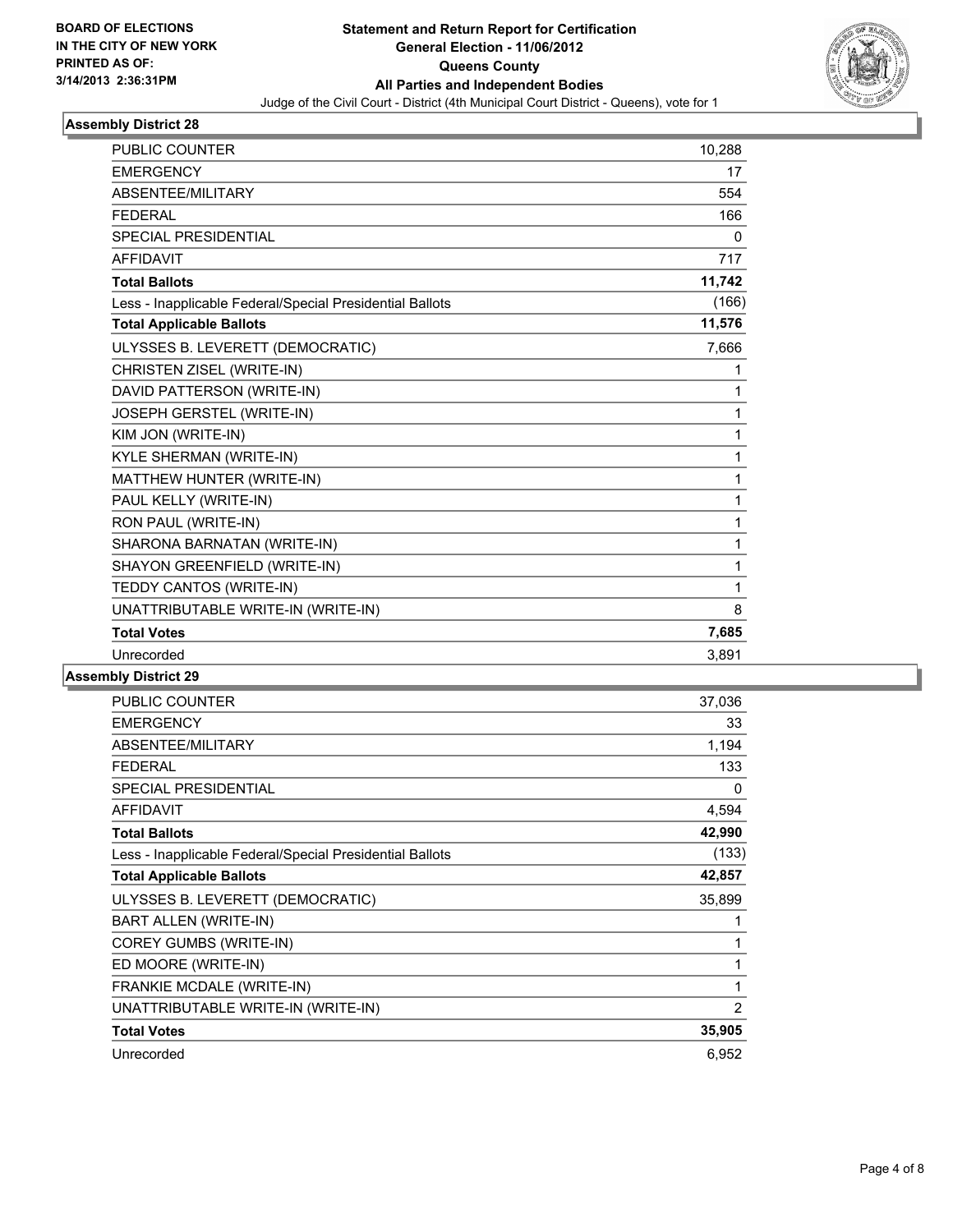

| <b>PUBLIC COUNTER</b>                                    | 9,048  |
|----------------------------------------------------------|--------|
| <b>EMERGENCY</b>                                         | 0      |
| ABSENTEE/MILITARY                                        | 166    |
| FEDERAL                                                  | 34     |
| SPECIAL PRESIDENTIAL                                     | 0      |
| AFFIDAVIT                                                | 950    |
| <b>Total Ballots</b>                                     | 10,198 |
| Less - Inapplicable Federal/Special Presidential Ballots | (34)   |
| <b>Total Applicable Ballots</b>                          | 10,164 |
| ULYSSES B. LEVERETT (DEMOCRATIC)                         | 8,525  |
| <b>ISAAC PARSEE (WRITE-IN)</b>                           | 1      |
| UNATTRIBUTABLE WRITE-IN (WRITE-IN)                       | 1      |
| <b>Total Votes</b>                                       | 8,527  |
| Unrecorded                                               | 1.637  |

| <b>PUBLIC COUNTER</b>                                    | 34,239 |
|----------------------------------------------------------|--------|
| <b>EMERGENCY</b>                                         | 90     |
| ABSENTEE/MILITARY                                        | 698    |
| <b>FEDERAL</b>                                           | 106    |
| <b>SPECIAL PRESIDENTIAL</b>                              | 0      |
| AFFIDAVIT                                                | 4,406  |
| <b>Total Ballots</b>                                     | 39,539 |
| Less - Inapplicable Federal/Special Presidential Ballots | (106)  |
| <b>Total Applicable Ballots</b>                          | 39,433 |
| ULYSSES B. LEVERETT (DEMOCRATIC)                         | 31,662 |
| ERIC ULRICH (WRITE-IN)                                   |        |
| <b>HECTOR VARGAS (WRITE-IN)</b>                          | 1      |
| JEFFREY MOHAMMED (WRITE-IN)                              | 1      |
| LISA SOKOFF (WRITE-IN)                                   | 1      |
| UNATTRIBUTABLE WRITE-IN (WRITE-IN)                       | 3      |
| <b>Total Votes</b>                                       | 31,669 |
| Unrecorded                                               | 7.764  |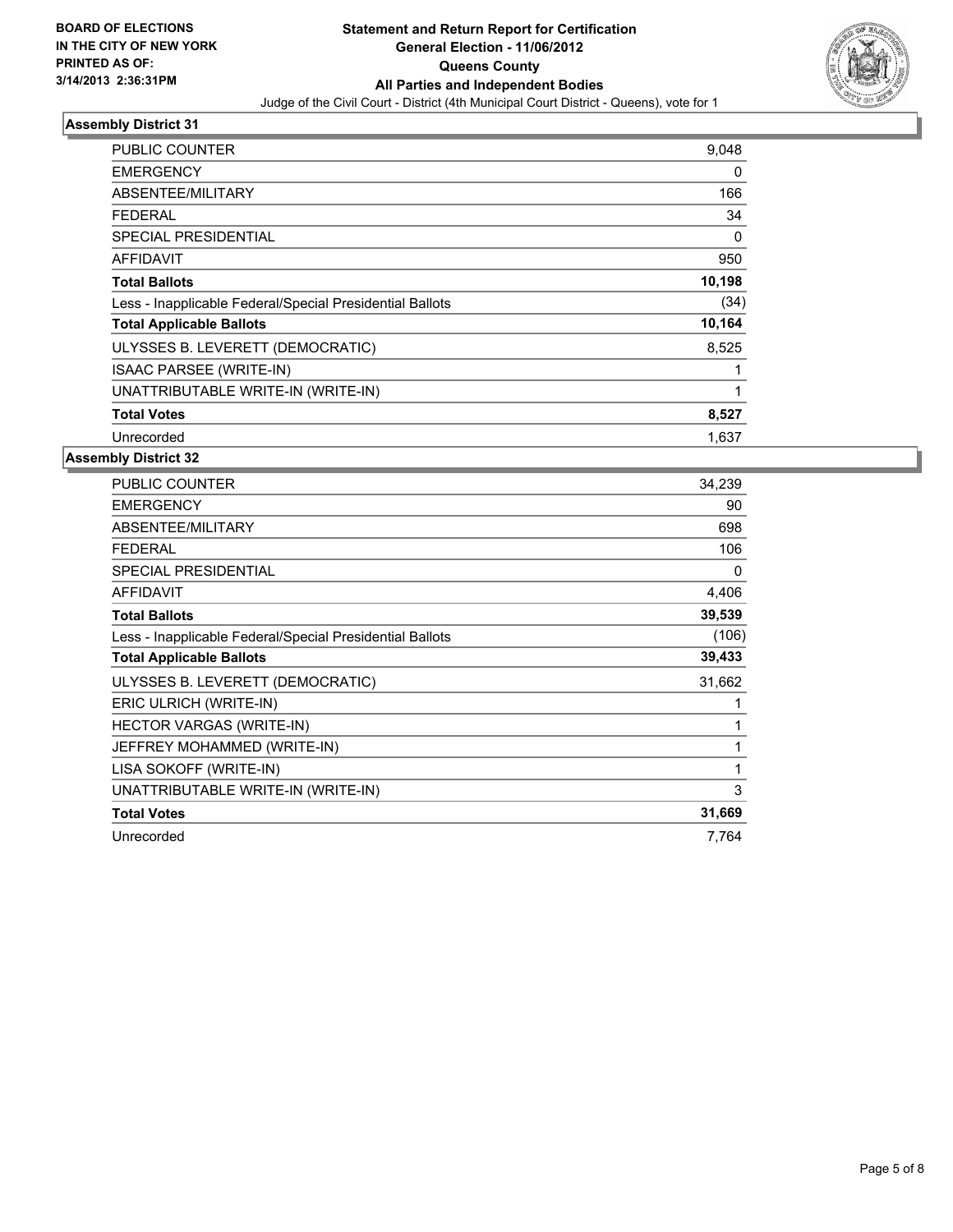

| <b>PUBLIC COUNTER</b>                                    | 40,655         |
|----------------------------------------------------------|----------------|
| <b>EMERGENCY</b>                                         | 0              |
| <b>ABSENTEE/MILITARY</b>                                 | 1,058          |
| <b>FEDERAL</b>                                           | 162            |
| <b>SPECIAL PRESIDENTIAL</b>                              | 0              |
| <b>AFFIDAVIT</b>                                         | 3,500          |
| <b>Total Ballots</b>                                     | 45,375         |
| Less - Inapplicable Federal/Special Presidential Ballots | (162)          |
| <b>Total Applicable Ballots</b>                          | 45,213         |
| ULYSSES B. LEVERETT (DEMOCRATIC)                         | 35,053         |
| ANDREW SCI (WRITE-IN)                                    | 1              |
| ANTHONY PAGLIUCA (WRITE-IN)                              | 1              |
| CATHERINE WARK (WRITE-IN)                                | 1              |
| DEREK JETER (WRITE-IN)                                   | 1              |
| <b>JASON SHORTT (WRITE-IN)</b>                           | 1              |
| JOSEPH MARTHONE (WRITE-IN)                               | 1              |
| NACHEMA TEITELMAN (WRITE-IN)                             | 1              |
| PAUL ROBISON (WRITE-IN)                                  | $\overline{2}$ |
| STEPHEN DEJEAN (WRITE-IN)                                | 1              |
| UNATTRIBUTABLE WRITE-IN (WRITE-IN)                       | 8              |
| VINCE FLYNN (WRITE-IN)                                   | 1              |
| <b>Total Votes</b>                                       | 35,072         |
| Unrecorded                                               | 10,141         |

| <b>PUBLIC COUNTER</b>                                    | 7,747 |
|----------------------------------------------------------|-------|
| <b>EMERGENCY</b>                                         | 0     |
| ABSENTEE/MILITARY                                        | 148   |
| <b>FEDERAL</b>                                           | 41    |
| SPECIAL PRESIDENTIAL                                     | 0     |
| <b>AFFIDAVIT</b>                                         | 826   |
| <b>Total Ballots</b>                                     | 8,762 |
| Less - Inapplicable Federal/Special Presidential Ballots | (41)  |
| <b>Total Applicable Ballots</b>                          | 8,721 |
| ULYSSES B. LEVERETT (DEMOCRATIC)                         | 6,175 |
| JIM CLYMER (WRITE-IN)                                    | 1     |
| <b>JOHN RIGGI (WRITE-IN)</b>                             | 1     |
| UNATTRIBUTABLE WRITE-IN (WRITE-IN)                       | 5     |
| <b>Total Votes</b>                                       | 6,182 |
| Unrecorded                                               | 2,539 |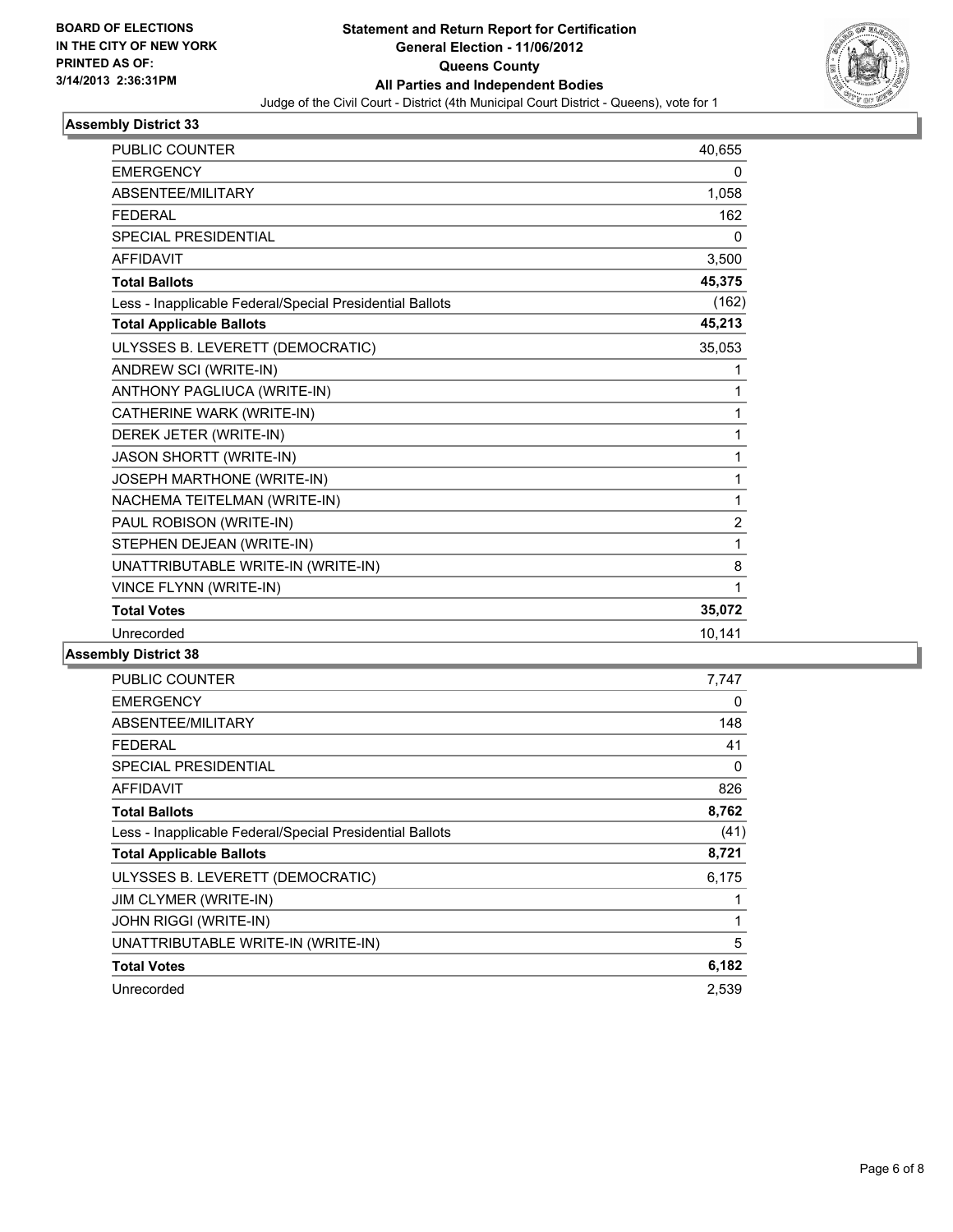

#### **Total for Judge of the Civil Court - District (4th Municipal Court District - Queens) - Queens County**

| <b>PUBLIC COUNTER</b>                                    | 168,915      |
|----------------------------------------------------------|--------------|
| EMERGENCY                                                | 141          |
| ABSENTEE/MILITARY                                        | 5,123        |
| <b>FEDERAL</b>                                           | 1,022        |
| SPECIAL PRESIDENTIAL                                     | 0            |
| <b>AFFIDAVIT</b>                                         | 17,785       |
| <b>Total Ballots</b>                                     | 192,986      |
| Less - Inapplicable Federal/Special Presidential Ballots | (1,022)      |
| <b>Total Applicable Ballots</b>                          | 191,964      |
| ULYSSES B. LEVERETT (DEMOCRATIC)                         | 149,352      |
| AL SHARPTON (WRITE-IN)                                   | 1            |
| ALI SIDDIQUEE (WRITE-IN)                                 | 1            |
| ANDREW SCI (WRITE-IN)                                    | 1            |
| ANTHONY PAGLIUCA (WRITE-IN)                              | $\mathbf 1$  |
| ATHANASIOS ARNIOTIS (WRITE-IN)                           | 1            |
| BART ALLEN (WRITE-IN)                                    | 1            |
| BILL CLINTON (WRITE-IN)                                  | $\mathbf 1$  |
| <b>BOB MIECH (WRITE-IN)</b>                              | 1            |
| BRAD HEINTZ (WRITE-IN)                                   | 1            |
| CATHERINE WARK (WRITE-IN)                                | $\mathbf 1$  |
| CHRIS HEDGES (WRITE-IN)                                  | 1            |
| CHRISTEN ZISEL (WRITE-IN)                                | 1            |
| CHUCK NORRIS (WRITE-IN)                                  | $\mathbf 1$  |
| COREY GUMBS (WRITE-IN)                                   | 1            |
| CULT PETERS (WRITE-IN)                                   | 1            |
| DAVID PATTERSON (WRITE-IN)                               | $\mathbf 1$  |
| DAVID SASCUA (WRITE-IN)                                  | 1            |
| DEREK JETER (WRITE-IN)                                   | 1            |
| ED MOORE (WRITE-IN)                                      | $\mathbf 1$  |
| ERIC ULRICH (WRITE-IN)                                   | 1            |
| FRANKIE MCDALE (WRITE-IN)                                | 1            |
| <b>GEORGE LUIS ROSARIO (WRITE-IN)</b>                    | $\mathbf{1}$ |
| GERARD J. MARRA (WRITE-IN)                               | 1            |
| <b>GLENN BECK (WRITE-IN)</b>                             | 1            |
| HECTOR VARGAS (WRITE-IN)                                 | 1            |
| ISAAC PARSEE (WRITE-IN)                                  | 1            |
| JASON SHORTT (WRITE-IN)                                  | 1            |
| JEFFREY MOHAMMED (WRITE-IN)                              | 1            |
| JIM CLYMER (WRITE-IN)                                    | 1            |
| JOEL BLUMENFELD (WRITE-IN)                               | 1            |
| JOHN RIGGI (WRITE-IN)                                    | 1            |
| JOSEPH DUBOWSKI (WRITE-IN)                               | 1            |
| JOSEPH GERSTEL (WRITE-IN)                                | 1            |
| JOSEPH MARTHONE (WRITE-IN)                               | 1            |
| KIM JON (WRITE-IN)                                       | 1            |
| KYLE SHERMAN (WRITE-IN)                                  | 1            |
|                                                          |              |